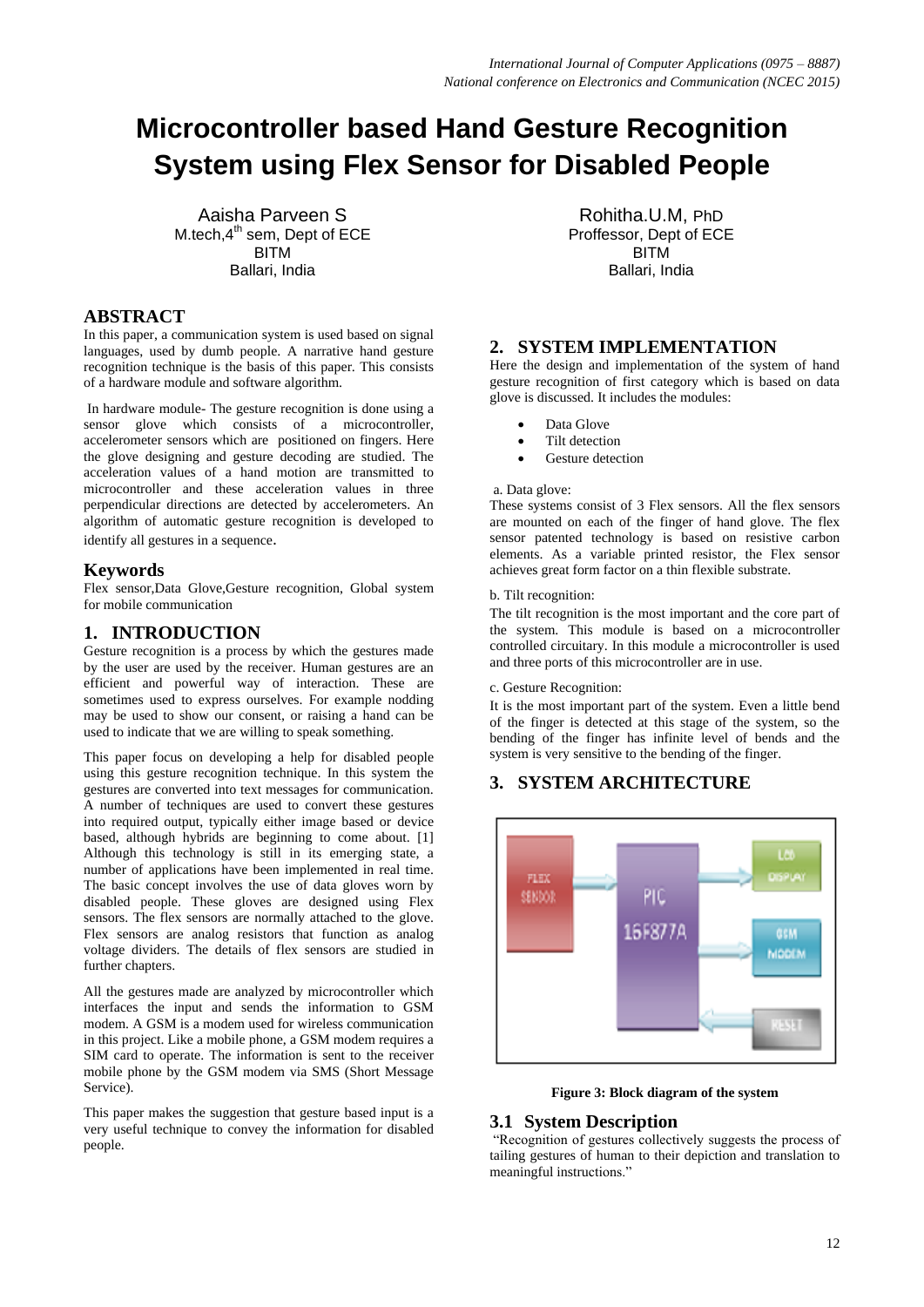Gesture recognition research intends to design and implement the system using gesture as input. The gesture recognition in this paper is done using a flexible, resistive sensors known as "Flex Sensor". The main principle of a Flex sensor is that the change in resistance gives respective amount of change in voltage. A flex sensor is designed such that as sensor is bent, the resistance of sensor alters. Resistance of 45 degree bend is different from that of a 90 degree bend of a sensor.



**Figure 3.1: Degree of bend of a sensor**

Thus as a sensor is bent, the resistance of sensor varies and the output voltage of sensor varies accordingly with the resistance. The most convenient way of obtaining a varying voltage from varying resistance is using a voltage divider circuit.

The output voltage is calculated using the equation:

Vout =Vin\*R/(r+R)………………..eqn.(3.1)

The microcontroller described in this paper is PIC16F877. The receiver pin in microcontroller receives data from the sensor and that information is sent to a modem by the transmitter. The GSM modem accepts data from microcontroller and data is sent via antenna. GSM acts like a mobile phone and the predefined messages are sent through modem to a cell phone from distant places. The status of messages which are transmitted can be shown on a LCD.

# **3.2 Flow Of System**



**Figure 3.2: Flow of the system**

## **4. RESULTS & CONCLUSION**

For the first gesture, that is at 45 degree bend of sensor the voltage is 2.6V, the message transmitted is "Call me its urgent" which is written in the code for that voltage of sensor1. Figure 4.1 shows the first gesture of sensor 1 and figure 4.2 shows the output for that gesture on the mobile phone.



**Figure 4.1: Gesture of sensor 1 at 45°**



**Figure 4.2: Output of gesture 1**